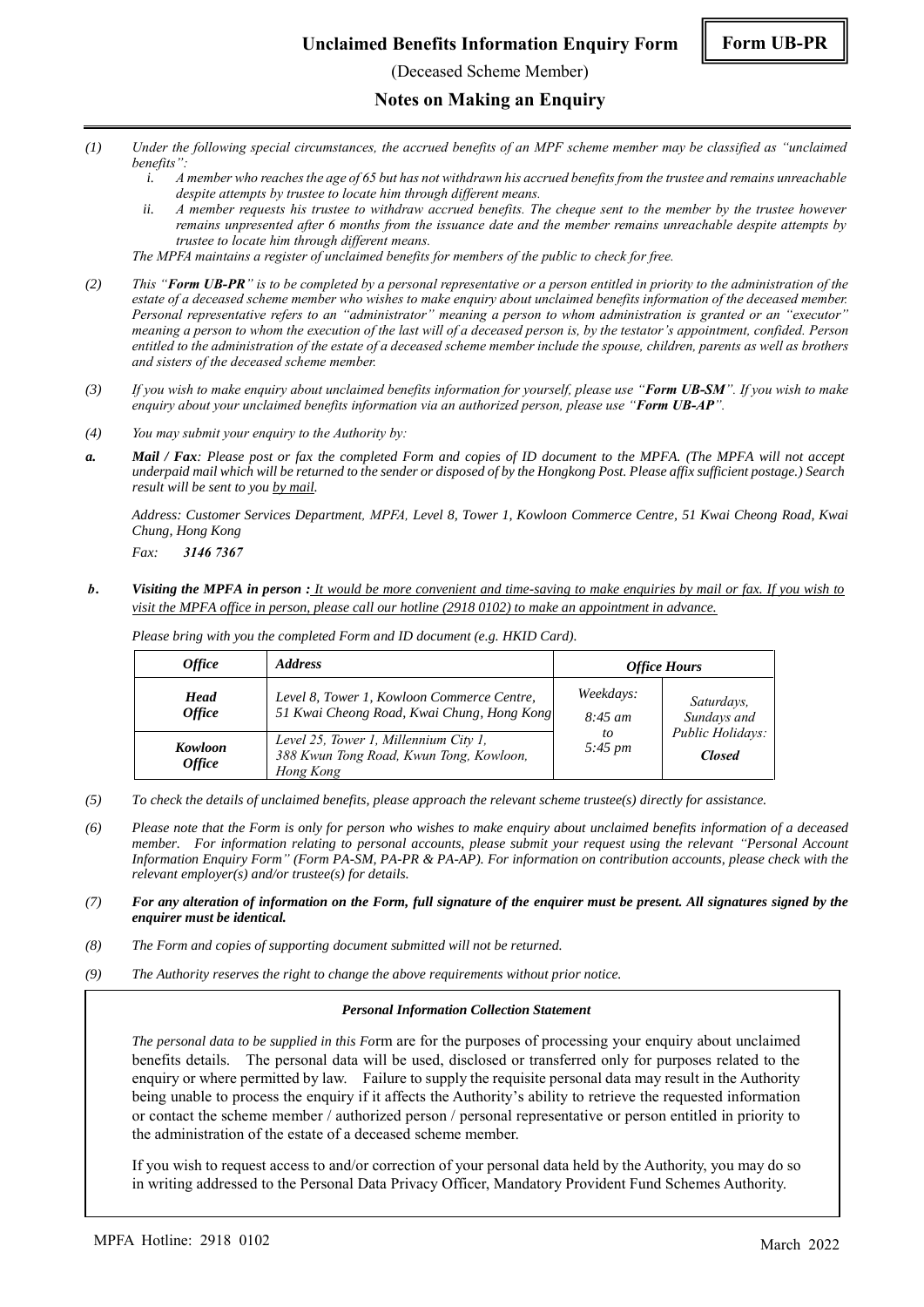## 無人申索的權益資料查詢表格



( 已 故 計 劃 成 員 )

### **查詢須知**

(1) 強 積 金 計 劃 成 員 的 累 算 權 益 , 可 於 下 列 特 殊 情 況 下 被 界 定 為 「 無 人 申 索 權 益 」: i. 成員已年滿 65 歲, 但並無向受託人申請取回累算權益, 而受託人透過不同途徑亦未能成功 聯 絡 成 員 ;

ii. 受託 人 接 獲 成 員 提 取 累 算 權 益 的 申 請,並 向 成 員 發 出 支 票,惟 支 票 在 發 出 日 起 計 6 個 月 内 仍 未過戶,而受託人透過不同途徑亦未能成功聯絡成員。 積金局設有「無人申索權益」紀錄冊,供市民免費查閱

- (2) 本「 表 格 **UB-PR**」供 已 故 計 劃 成 員 的 遺 產 代 理 人 或 具 有 優 先 權 利 管 理 計 劃 成 員 遺 產 的 人 填 寫 , 查 詢 已 故 計 劃 成 員 的 無 人 申 索 的 權 益 資 料 。 遺 產 代 理 人 指 「 遺 產 管 理 人 」, 即 獲 授 予 遺 產 管 理 的 人 或 「 遺 囑 執 行 人 」 即 藉 着 立 遺 囑 人 的 委 任 而 獲 託 付 執 行 立 遺 囑 人 最 後 一 份 遺 囑 的 人 。 有 權 管 理 計 劃 成員 遺 產 的 人 士 , 包 括 已 故 計 劃 成 員 的 配 偶 、 子 女 、 父 母 及 兄 弟 姊 妹 。
- (3) 如 閣 下 擬 自 行 查 詢 你 的 **無 人 申 索 的 權 益** 資 料 , 請 填 寫 「 **表 格 UB-SM** 」。 如 閣 下 擬 授 權 他 人 , 代 辦 查 詢 閣 下 的 無人申索的權益 資 料 , 請 填 寫 「 表 格 **UB-AP**」。
- (4) 閣 下 可 選 擇 以 下 列 方 法 向 本 局 提 交 查 詢 :
- **a.** 郵 遞 **/**傳真: 請 閣 下 將 已 填 妥 的 表 格 及 有 關 身 分 證 明 文 件 副 本 郵 遞 或 傳 真 至 積 金 局 。 (積 金 局 不 會 接收郵資不足的郵件,有關郵件將由香港郵政退回寄件人或予以銷毀。請支付足額郵資。)積金 局 將 以 信 函 回 覆 閣 下 。

地 址 : 香 港 葵 涌 葵 昌 路 51號 九 龍 貿 易 中 心 1座 8樓 積 金 局 客 戶 服 務 處 傳 真 : **3146 7367**

b. 親臨積金局:透過郵寄或傳真提交查詢,會更為方便省時。如欲親身到訪積金局辦事處,請先 致 雷 熱 線 (2918 0102) 預約。

請閣下攜同已填妥的表格及有關身分證明文件(如身分證)親臨積金局辦事處查詢。

| 辦事處   | 地址                           | 辦公時間                    |                 |
|-------|------------------------------|-------------------------|-----------------|
| 總辦事處  | 香港葵涌葵昌路51號九龍貿易中心1座8樓         | 星期一至五:                  | 星期六、日<br>及公眾假期: |
| 九龍辦事處 | 香港九龍觀塘觀塘道388號創紀之城1期1座<br>25樓 | 上午8時45分<br>至<br>下午5時45分 | 休息              |

- (5) 有 關 無 人 申 索 權 益 的 詳 細 資 料 , 請 直 接 向 有 關 強 積 金 受 託 人 查 詢 。
- (6) 請 注 意 , 本 表 格 只 供 查 詢 無 人 申 索 的 權 益 資 料 之 用 。 如 欲 查 詢 個 人 帳 戶 資 料 , 請 參 閱 「 個 人 帳 戶 資料查詢表格 」 (表格編號:PA-SM, PA-PR 及 PA-AP)。如欲查詢其他強積金供款帳戶資料,請 向有關僱主或受託人查詢。
- (7) 表 格 上 的 資 料 如 有 刪改, 查 詢 人 必 須 在 旁 簽 署 作 實 。 查 詢 人 的 所 有 簽 署 必 須 相 同 一 致 , 否 則 該 查 詢 將 不 獲 處 理 。
- (8) 已 遞 交 之 表 格 及 身 分 證 明 文 件 副 本 將 不 予 退 還 。
- (9) 本 局 保 留 權 利 更 改 以 上 條 文 而 不 作 另 行 通 知 。

### 個人資料收集聲明

藉 本 表 格 提 供 的 個 人 資 料,乃 為 處 理 閣 下 要 求 查 閱 無 人 申 索 的 權 益 資 料 之 用。 有 關 資 料 只 會 因 應 與 該 項 查 詢 有 關 的 用 途 或 在 法 律 允 許 的 情 況 下 加 以 使 用 、 披露或轉移。如未能提供所需個人資料,以致本局難以抽取所要求查閱的資 料或聯絡計劃成員/獲授權人/遺產代理人或具有優先權利管理計劃成員遺 產 的 人 士 , 則 本 局 可 能 無 法 處 理 閣 下 的 查 詢 。

如欲查閱及/或更正閣下存於本局的個人資料,可致函強制性公積金計劃管 理 局 個 人 資 料 私 隱 主 任 , 提 出 有 關 要 求 。

積 金 局 熱 線 : 2918 0102 2022 年 3 月 2022 年 3 月 2022 年 3 月 2022 年 3 月 2022 年 3 月 2022 年 3 月 2022 年 3 月 2022 年 3 月 2022 年 3 月 2022 年 3 月 2022 年 3 月 2022 年 3 月 2022 年 3 月 2022 年 3 月 2022 年 3 月 2022 年 3 月 2022 年 3 月 2022 年 3 月 20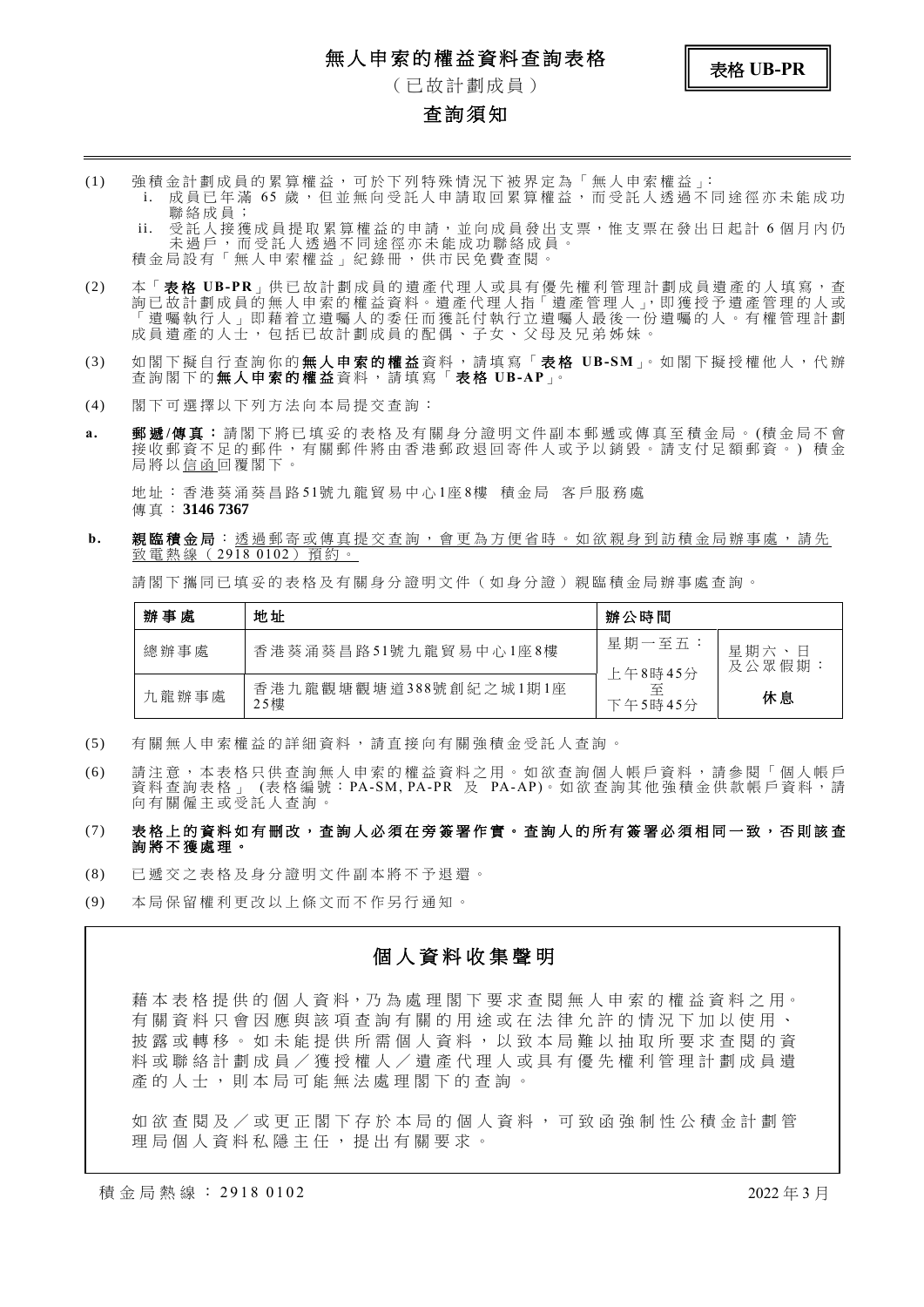#### **Unclaimed Benefits Information Enquiry Form**

(Deceased Scheme Member)

#### 無人申索的權益資料查詢表格

( 已 故 計 劃 成 員 )

| Particulars of the Enquirer 查詢人資料                                                                                                                                                                                                                          |                                                                                |                                                                                                                                                                                                                                       |  |  |
|------------------------------------------------------------------------------------------------------------------------------------------------------------------------------------------------------------------------------------------------------------|--------------------------------------------------------------------------------|---------------------------------------------------------------------------------------------------------------------------------------------------------------------------------------------------------------------------------------|--|--|
| Name In English (same as HKID card/passport)                                                                                                                                                                                                               |                                                                                |                                                                                                                                                                                                                                       |  |  |
| 英文姓名(以香港身分證/護照所載為準)                                                                                                                                                                                                                                        |                                                                                |                                                                                                                                                                                                                                       |  |  |
| Name In Chinese<br>(if any) (same as HKID card/passport)<br>中文姓名(如有)(以香港身分證/護照所載為準)                                                                                                                                                                        |                                                                                | HKID / Passport No.<br>香港身分證/<br>護照號碼                                                                                                                                                                                                 |  |  |
| Day-time Telephone No.<br>日間聯絡電話                                                                                                                                                                                                                           |                                                                                |                                                                                                                                                                                                                                       |  |  |
| <b>Postal Address</b><br>郵寄地址                                                                                                                                                                                                                              |                                                                                |                                                                                                                                                                                                                                       |  |  |
| Type of Enquirer<br>查詢人類別                                                                                                                                                                                                                                  | Please tick one:<br>請選擇其中一項:<br>Personal<br>or<br>representative<br>遺產代理人<br>或 | Persons entitled to the administration of the<br>estate of the deceased member:<br>有權管理計劃成員遺產的人士:<br>Spouse<br>配偶<br>Child<br>子女<br>Father or mother $\Diamond \boxplus$<br>Brother or sister 兄弟姊妹<br>Others, pls specify:<br>其他,請註明: |  |  |
| Important Note: Please see the last page of this Form for the supporting documents required to be submitted.<br>請注意: 查詢人須提交的身分證明文件,請參閱本表格最後一頁。                                                                                                             |                                                                                |                                                                                                                                                                                                                                       |  |  |
|                                                                                                                                                                                                                                                            | Particulars of the Deceased Scheme Member 已故計劃成員資料                             |                                                                                                                                                                                                                                       |  |  |
| Name In English (same as HKID card/passport)<br>英文姓名(以香港身分證/護照所載為準)                                                                                                                                                                                        |                                                                                |                                                                                                                                                                                                                                       |  |  |
| Name In Chinese<br>(if any) (same as HKID card/passport)<br>中文姓名(如有)(以香港身分證)護照所載為準)                                                                                                                                                                        |                                                                                | HKID / Passport No.<br>香港身分證/<br>護照號碼                                                                                                                                                                                                 |  |  |
| Important Note: Please fill in identification document used for MPF enrolment. For submission by mail or fax, please provide<br>copy of identification document.<br>請注意:請填寫用作開立強積金帳戶的身分證明文件。如以郵遞或傳真遞交,請同時提供副本。                                             |                                                                                |                                                                                                                                                                                                                                       |  |  |
| Declaration 聲明                                                                                                                                                                                                                                             |                                                                                |                                                                                                                                                                                                                                       |  |  |
| I declare that to the best of my knowledge and belief, the information given in this Form and the submitted<br>documents is correct and complete.<br>本人聲明,本人深知確信本表格及隨附文件所提供的資料均屬正確無訛且並無缺漏。                                                                 |                                                                                |                                                                                                                                                                                                                                       |  |  |
| Signature of the Enquirer<br>查詢人簽署                                                                                                                                                                                                                         |                                                                                | Date (DD/MM/YY)<br>日期(日/月/年)                                                                                                                                                                                                          |  |  |
| Note A: Pursuant to the Mandatory Provident Fund Schemes Ordinance, upon the death of a member of an MPF scheme, a personal representative<br>附註甲: of the member may lodge a claim with the relevant trustee for payment of the member's accrued benefits. |                                                                                |                                                                                                                                                                                                                                       |  |  |

根據《強制性公積金計劃條例》,如強積金計劃成員死亡,該成員的遺產代理人可向有關的強積金計劃 受託人提交要求支付該成員的累算權益的申索。

Note B: It is an offence under Section 43E of the Mandatory Provident Fund Schemes Ordinance if a person makes a false or misleading statement 附註乙: in a material respect to the Authority and the approved trustees. Convicted offenders are liable to a fine of HK\$100,000 and imprisonment for 12 months.

強制性公積金計劃條例第 43E 條訂明, 任何人士如在要項上向積金局或核准受託人作出虛假或具誤導 性的陳述,即屬犯罪。一經定罪,可被罰款 10 萬港元及監禁 12 個月。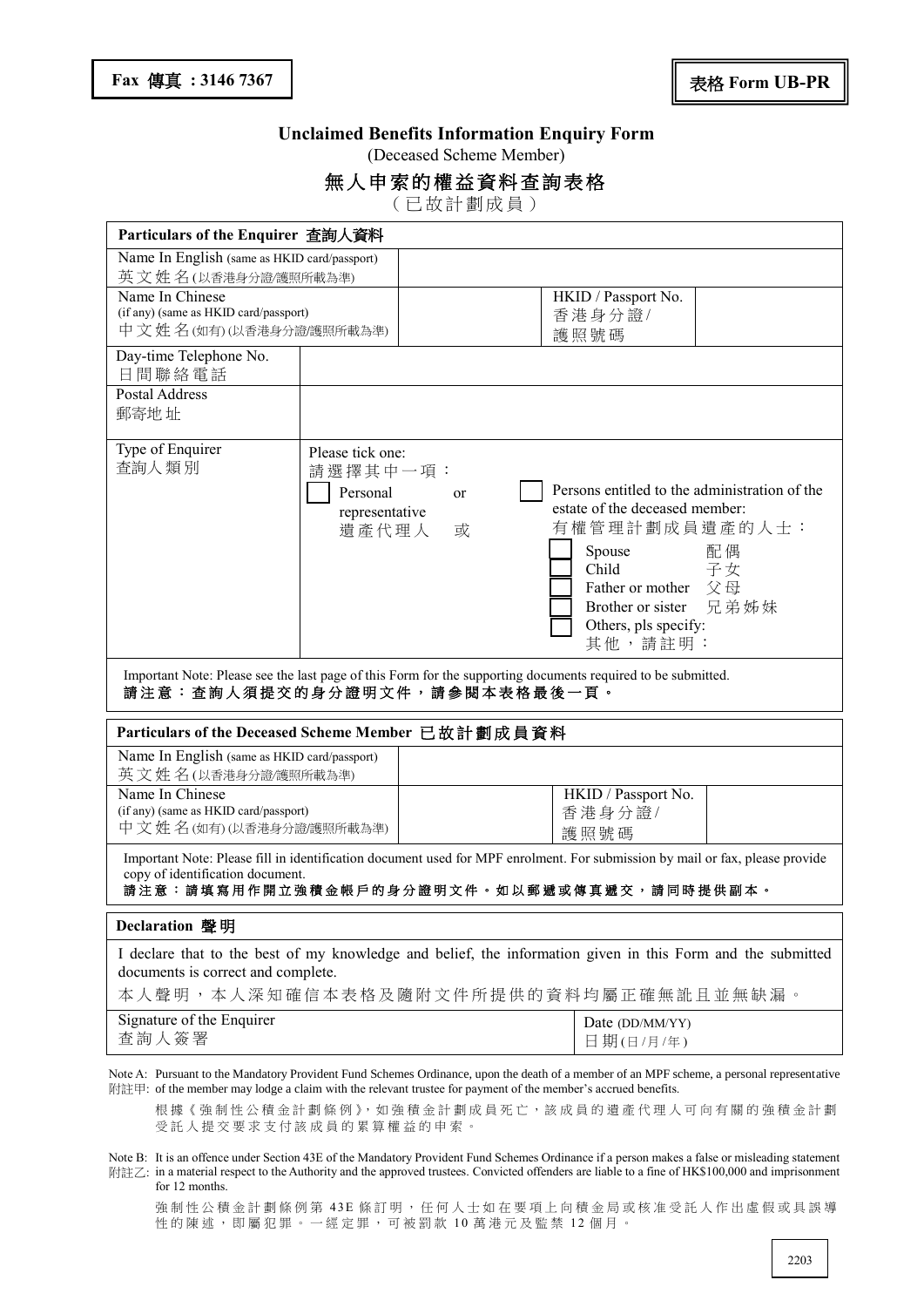Note C:

附註丙: Copies of ID documents provided to the Authority should be clear and legible. (Please enlarge the image to 150% with a light colour tone. For submission by fax, please use photo mode.) 如 提 供 身 分 證 明 文 件 副 本 至 本 局 , 請 確 保 影 像 清 晰 可 讀 。 (請將文件放大 1.5 倍,並將顏色調至較為淺色。如傳真,請使用影像模式)

Note D: Please complete the form in BLOCK letters.

附註丁: 請 以 正 楷 填 寫 表 格 。